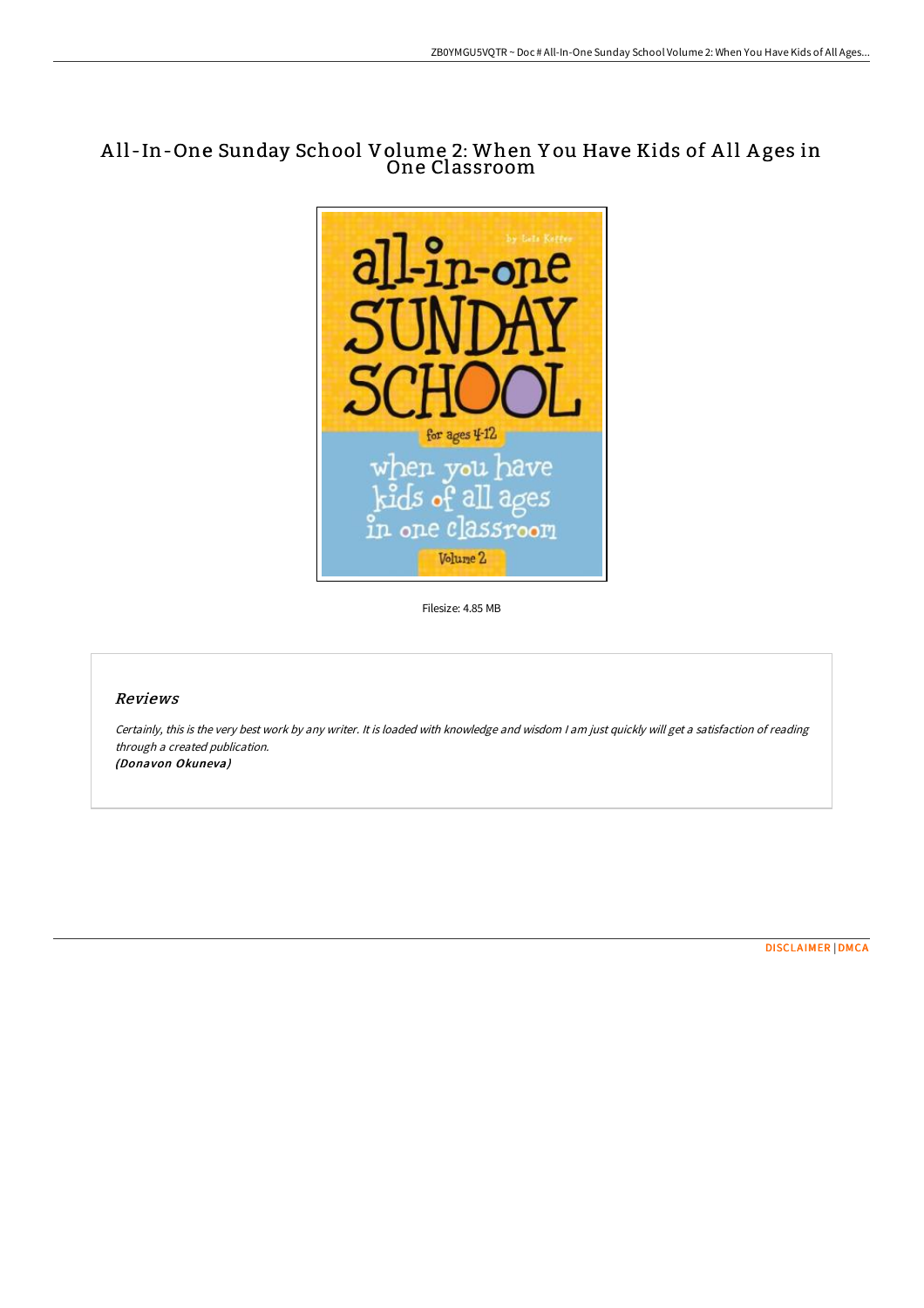## ALL-IN-ONE SUNDAY SCHOOL VOLUME 2: WHEN YOU HAVE KIDS OF ALL AGES IN ONE CLASSROOM



To get All-In-One Sunday School Volume 2: When You Have Kids of All Ages in One Classroom eBook, you should refer to the button beneath and save the ebook or have access to additional information which might be in conjuction with ALL-IN-ONE SUNDAY SCHOOL VOLUME 2: WHEN YOU HAVE KIDS OF ALL AGES IN ONE CLASSROOM ebook.

Group Publishing. Paperback. Book Condition: New. Paperback. 128 pages. Dimensions: 10.8in. x 8.3in. x 0.3in.Discover 13 fun, Bible-based programs full of creative ideas for classes with kids ages 4 to 12. Youll save time and money--just gather a few common, inexpensive items, photocopy the handouts, and youre ready to teach creative Bible lessons your kids will love. Each lesson comes complete with. . . Active-learning experiences--to catch kids interest and teach them lessons theyll remember, Interactive Bible stories--to help even the youngest kids grasp the real meaning of Scripture, Life applications--to encourage children to use what theyve learned, Take-home handouts--so children can share what theyve learned with their families, And more--including tips to help you better understand kids!BONUS: Youll also discover how to help kids of multiple ages work together as a team. . . learn what to expect from different age groups. . . and be able to give young children the extra attention they crave while helping older children feel special as they help younger children learn. ALL-IN-ONE SUNDAY SCHOOL: VOLUME 2 contains lessons that are seasonally tied to Winter. Kids will learn these Bible points: 1. All good things come from God. 2. Jesus is the Savior God promised. 3. Jesus birth means God is with us. 4. Jesus is the light of the world. 5. God can make us clean inside. 6. Jesus is our Good Shepherd. 7. God is always ready to forgive us. 8. Jesus cares about our families. 9. Jesus helps us when were discouraged. 10. We forgive as God forgives us. 11. God wants us to be kind and loving. 12. God deserves first place in our lives. 13. Jesus is with us in tough times. Use All-in-One Sunday School any time you want to teach meaningful Bible lessons to kids of...

**P** Read All-In-One Sunday School Volume 2: When You Have Kids of All Ages in One [Classroom](http://techno-pub.tech/all-in-one-sunday-school-volume-2-when-you-have-.html) Online  $\blacksquare$ Download PDF All-In-One Sunday School Volume 2: When You Have Kids of All Ages in One [Classroom](http://techno-pub.tech/all-in-one-sunday-school-volume-2-when-you-have-.html)